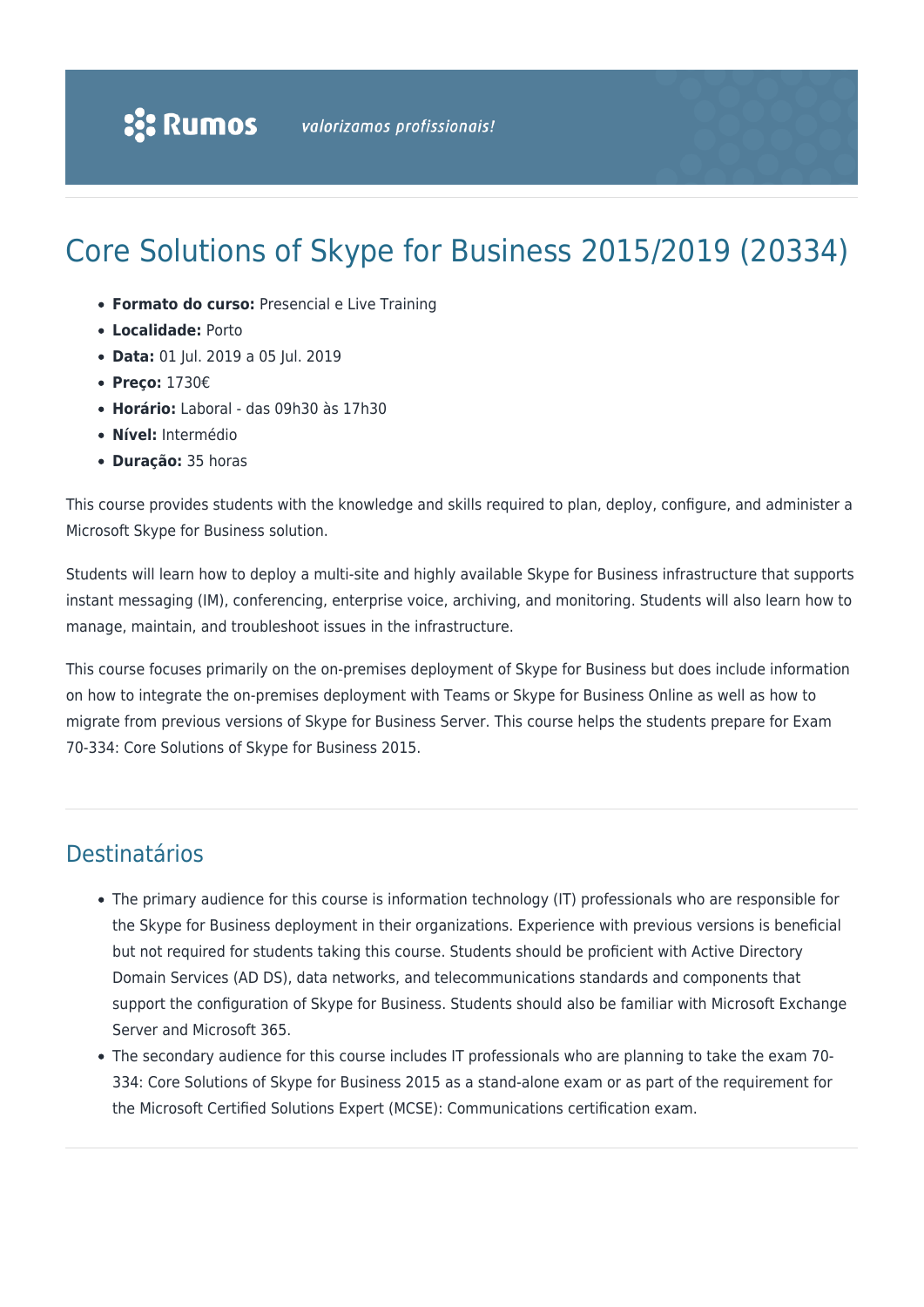# Pré-requisitos

In addition to their professional experience, students who attend this training should already have the following technical knowledge:

- Minimum of two years of experience administering Windows Server, including Windows Server 2016 or Windows Server 2019
- Minimum of two years of experience working with AD DS
- Minimum of two years of experience working with name resolution, including Domain Name System (DNS)
- Experience working with certificates, including public key infrastructure (PKI) certificates
- Experience working with Windows PowerShell
- Understanding of data networks and telecommunications standards and components

## **Objectivos**

After completing this course, students will be able to:

- Describe the architecture of Skype for Business and design a Skype for Business topology.
- Install and implement Skype for Business Server.
- Administer and manage Skype for Business Server by using the various available tools.
- Design and implement clients and users in Skype for Business
- Implement conferencing in Skype for Business Server.
- Design and implement additional conferencing options.
- Design and implement monitoring and archiving in Skype for Business.
- Design and implement connectivity for external users and organizations.
- Implement Enterprise Voice in Skype for Business Server.
- Plan and implement high availability in Skype for Business.
- Design and implement disaster recovery scenarios for Skype for Business.
- Design and deploy Skype for Business hybrid.
- Plan and implement a migration to Skype for Business Server 2019 or Microsoft Teams.

### Programa

#### **Design and architecture of Skype for Business Server**

This module describes the high-level components and features of Skype for Business. It describes how to work with the Skype for Business administrative tools.

#### Lessons

- Overview of Skype for Business components and features
- Introduction to the Skype for Business administrative tools
- Lab : Designing and publishing a Skype for Business server topology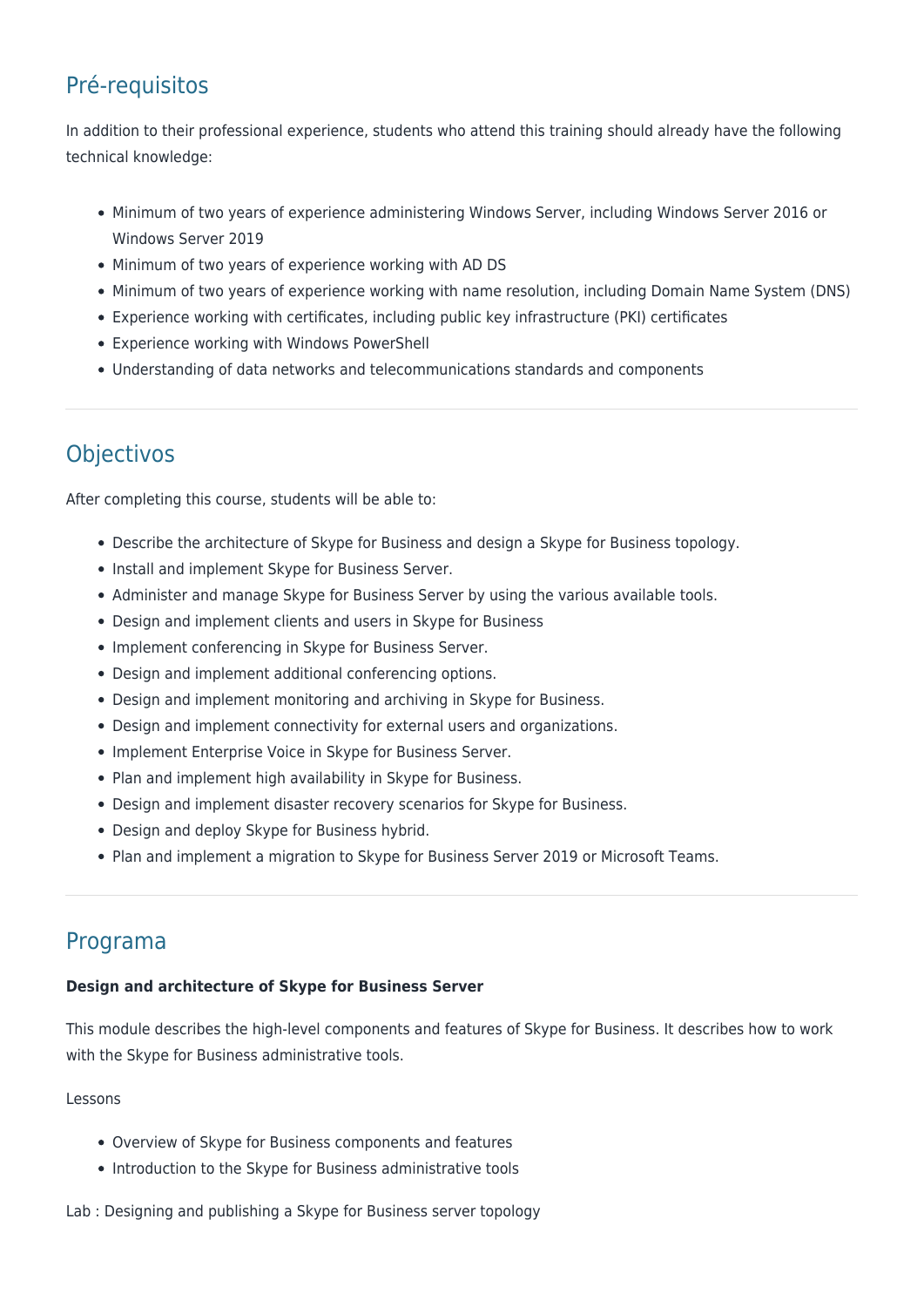- Designing and creating the topology
- Updating the topology for the New York site

After completing this module, students will be able to:

- Describe the high-level components and features of Skype for Business.
- Work with Skype for Business administrative tools.

#### **Installing and Implementing Skype for Business Server**

This module explains the external dependencies for Skype for Business Server. It describes the Session Initiation Protocol (SIP) domain requirements to ensure a successful implementation. It also explains how to install Skype for Business Server and describes how Skype for Business Server integrates with Exchange Server and Microsoft SharePoint Server.

#### Lessons

- Server and Service Dependencies
- Planning SIP Domains
- Installing Skype for Business Server
- Integrating Skype for Business Server with Exchange Server and SharePoint Server

Lab : Configuring DNS and Simple URLs for Skype for Business Server

Configuring the Required DNS Records and Simple URLs for Skype for Business Server

Lab : Deploying Skype for Business Server

- Installing and Configuring Skype for Business Server
- Installing Skype for Business Server Certificates
- Updating Skype for Business Server

After completing this module, students will be able to:

- Identify the external dependencies for Skype for Business Server.
- Identify the Session Initiation Protocol (SIP) domain requirements to ensure a successful implementation.
- Install Skype for Business Server.
- Describe how Skype for Business Server integrates with Microsoft Exchange Server and Microsoft SharePoint Server.

#### **Administering Skype for Business Server**

This module explains how to administer and manage Skype for Business Server by using Skype for Business Server Control Panel and the Skype for Business Server Management Shell. It also explains how to implement role-based access control (RBAC) in Skype for Business Server and how to use important Test cmdlets and tools to troubleshoot Skype for Business.

#### Lessons

• Skype for Business Server Control Panel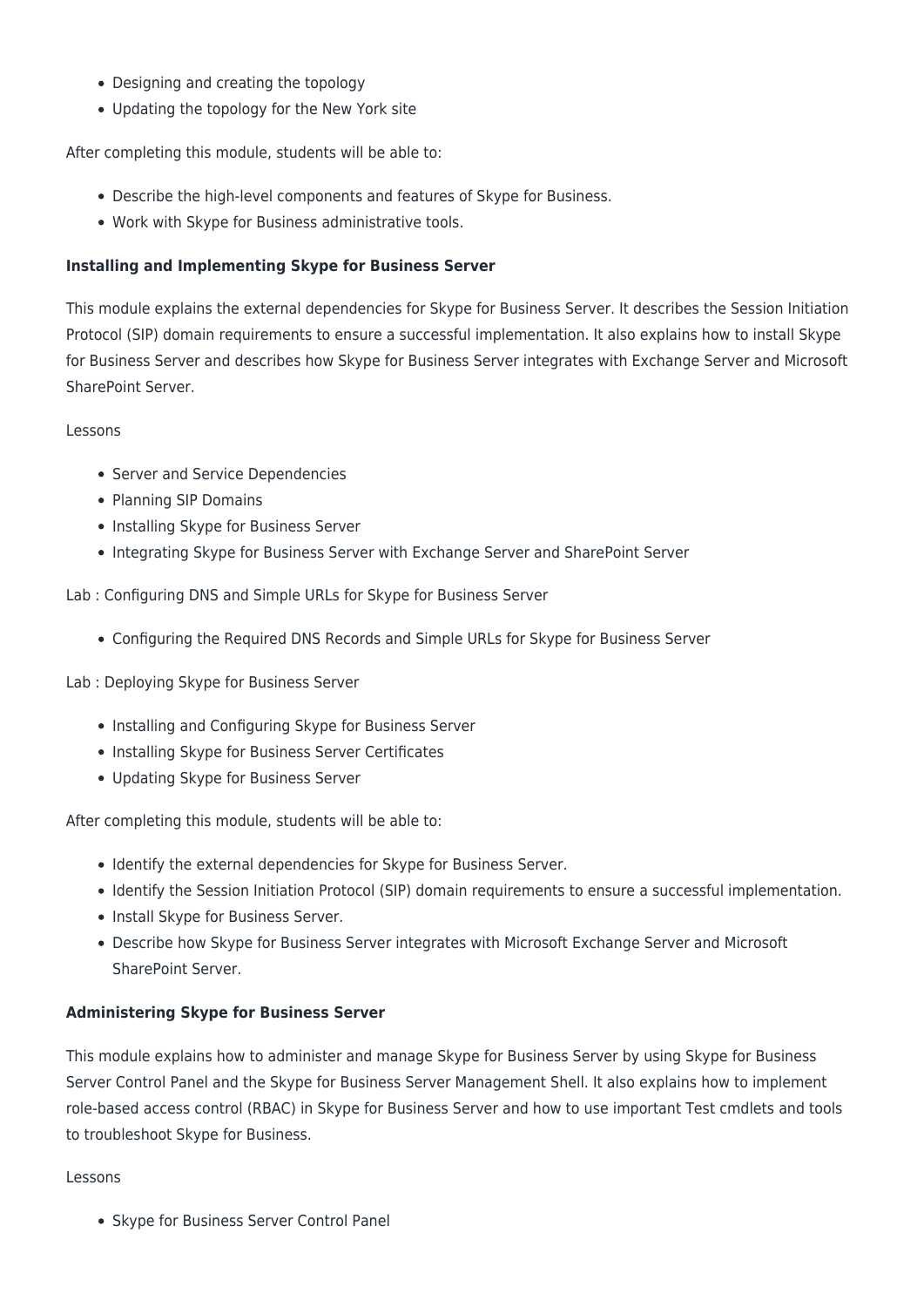- Skype for Business Server Management Shell
- Implementing Role-Based Access Control
- Using Test Cmdlets
- Tools for Troubleshooting Skype for Business

Lab : Using the Administrative Tools to Manage Skype for Business Server

- Installing the Skype for Business Control Panel on a Windows 10 Client
- Using Skype for Business Server Control Panel
- Using the Skype for Business Server Management Shell

Lab : Using the Skype for Business Troubleshooting Tools

- Using Skype for Business Server Management Shell Cmdlets to Create an RBAC Structure
- Using the Centralized Logging Service
- Performing a Network Capture by Using Message Analyzer

After completing this module, students will be able to:

- Administer Skype for Business Server by using the Skype for Business Server Control Panel.
- Manage Skype for Business Server by using the Skype for Business Server Management Shell.
- Implement RBAC in Skype for Business Server.
- Explain how to use important Test cmdlets.
- Use the various tools to troubleshoot Skype for Business.

#### **Configuring Users and Clients in Skype for Business**

This module explains how to configure users by using Skype for Business Server Control Panel and the Skype for Business Server Management Shell. It then describes how to deploy Skype for Business clients and explains the sign-in, registration, and authentication process for Skype for Business clients. It also explains how to configure client policies in Skype for Business Server. Finally, it explains how to manage the Skype for Business Address Book.

#### Lessons

- Configuring Users
- Deploying the Skype for Business Client
- The Registration, Sign-In, and Authentication Processes
- Configuring Skype for Business Client Policies
- Managing the Skype for Business Address Book

Lab : Configuring Users and Clients in Skype for Business

- Enabling Users for Skype for Business by Using the Management Shell
- Troubleshooting a User Sign-In Issue

Lab : Configuring Policies and the Address Book in Skype for Business Server

Configuring Client Policies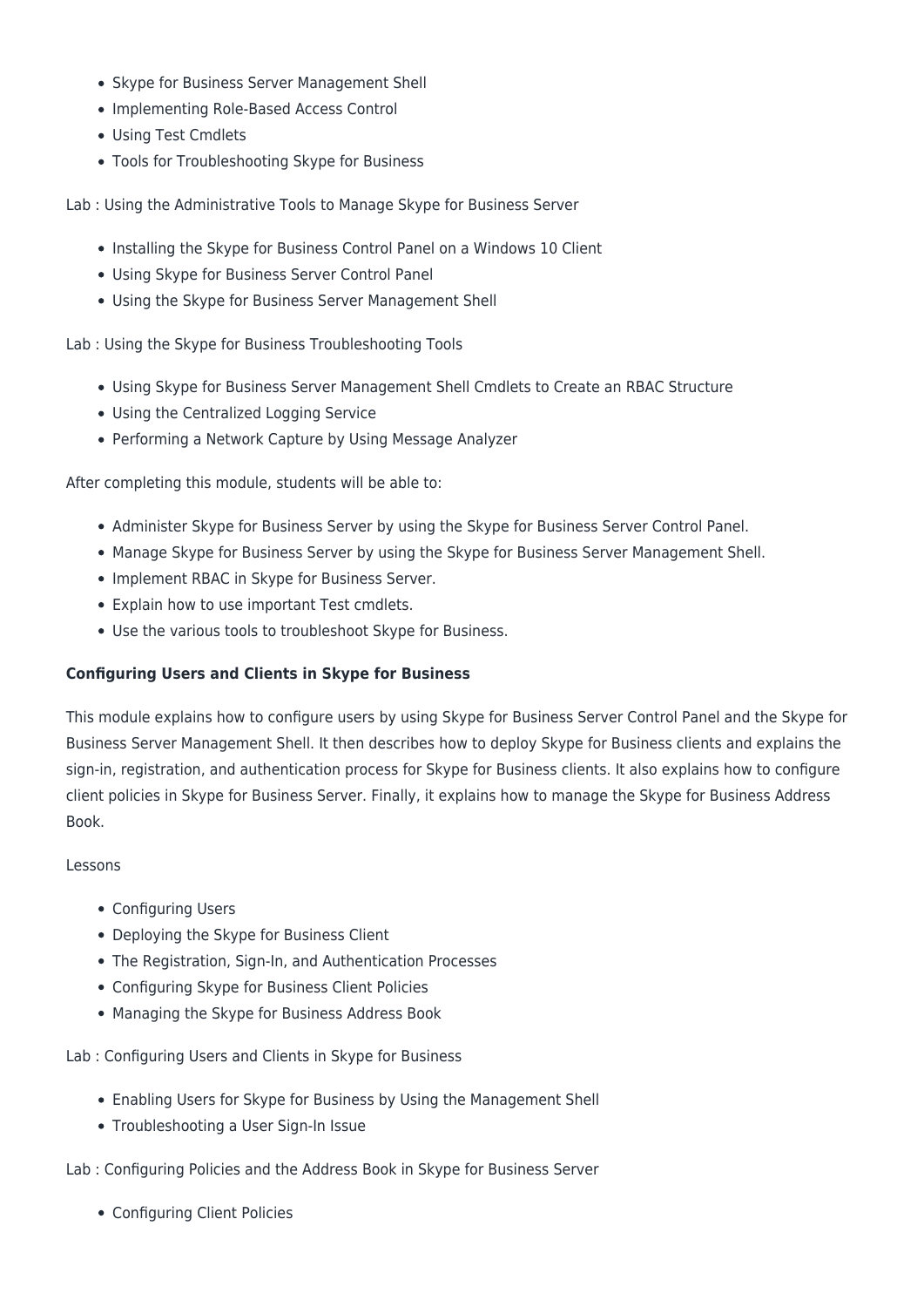Configuring the Address Book

After completing this module, students will be able to:

- Configure users for Skype for Business.
- Deploy Skype for Business clients.
- Explain the registration, authentication, and sign-in processes for Skype for Business clients.
- Configure client policies in Skype for Business Server.
- Manage the Skype for Business Address Book.

#### **Configuring and Implementing Conferencing in Skype for Business**

This module describes Skype for Business conferencing features and modalities. It explains how to integrate Skype for Business Server 2015 with Office Online Server. It also explains how to plan for conferencing bandwidth utilization. Finally, it explains how to configure conferencing settings and policies.

#### Lessons

- Introduction to Conferencing in Skype for Business
- Integrating Skype for Business Server and Office Online Server
- Bandwidth Planning
- Configuring Conferencing Settings

Lab : Installing and Configuring Office Online Server

• Installing Office Online Server

Lab : Configuring Conferencing in Skype for Business Server

Configuring, Assigning, and Validating Conferencing Policies

After completing this module, students will be able to:

- Describe Skype for Business conferencing features and modalities.
- Integrate Skype for Business Server with Microsoft Office Online Server.
- Plan for conferencing bandwidth utilization.
- Configure conferencing settings and policies.

#### **Implementing Additional Conferencing Options in Skype for Business Server**

This module explains the conferencing lifecycle. It also explains how to implement audio/video and Web conferencing policies and configure dial-in conferencing. Finally, it explains how to configure Microsoft Teams Rooms and configure large meetings and Skype meeting broadcasts.

#### Lessons

- Overview of the Conferencing Life Cycle
- Designing and Configuring Audio/Video and Web Conferencing Policies
- Deploying Dial-in Conferencing
- Configuring Miccrosoft Teams Rooms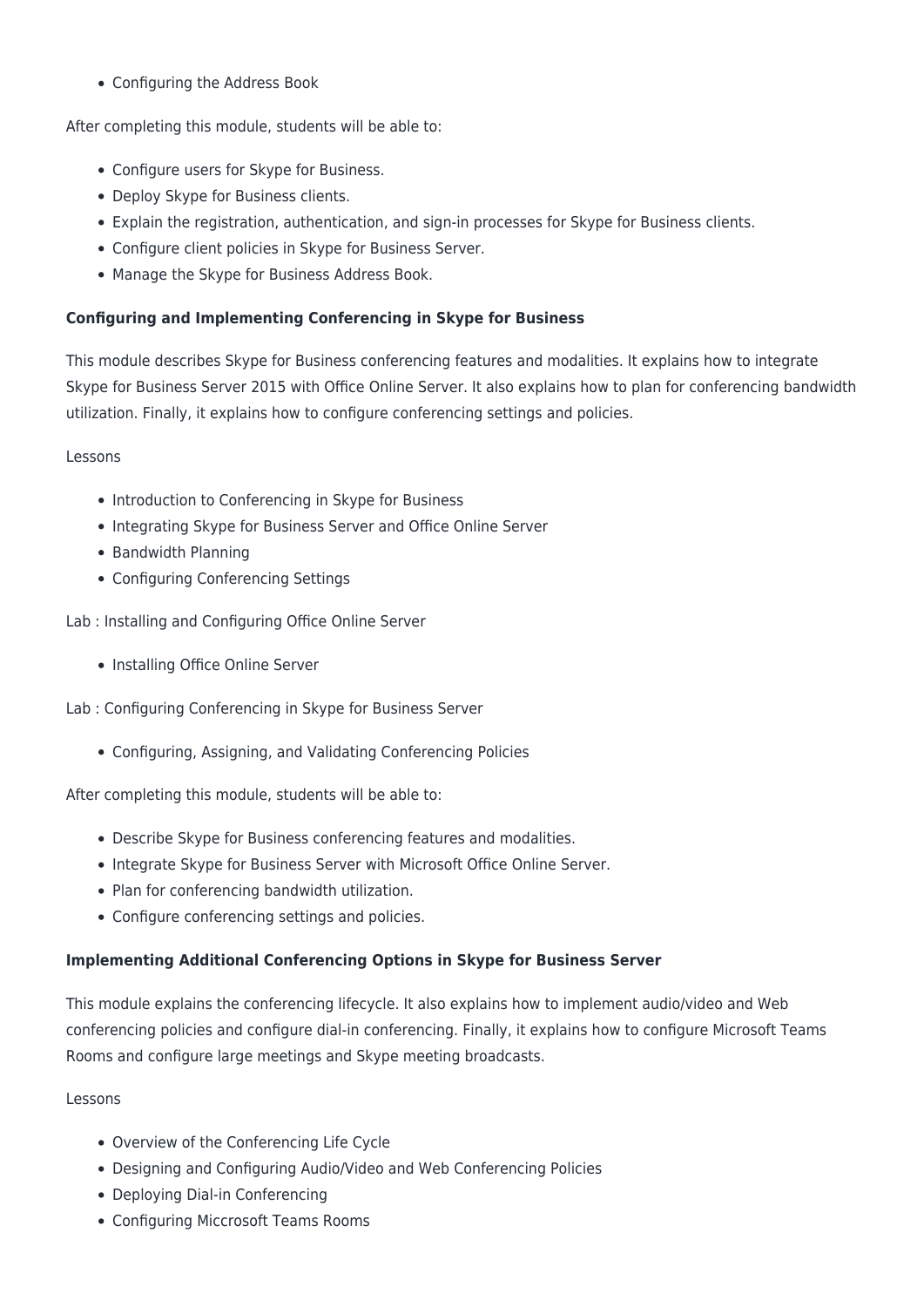Configuring Large Meetings and Skype Meeting Broadcasts

Lab : Implementing and Troubleshooting Conferencing Policies

- Creating and Editing Conferencing Policies
- Troubleshooting Conferencing Policies

Lab : Configuring Additional Conferencing Modalities

- Deploying Dial-In Conferencing
- Deploying Microsoft Teams Rooms with Skpe for Buisness Server

After completing this module, students will be able to:

- Explain the conferencing lifecycle.
- Implement audio/video and Web conferencing policies.
- Configure dial-in conferencing.
- Configure Microsoft Teams Rooms.
- Explain how to configure large meetings and Skype meeting broadcasts.

#### **Designing and Implementing Monitoring and Archiving in Skype for Business**

This module describes the components of the monitoring service in Skype for Business Server, and how to implement archiving in Skype for Business Server. It then describes how to design and implement an archiving policy.

#### Lessons

- Components of the Monitoring Service
- Implementing Archiving
- Designing an Archiving Policy
- Implementing an Archiving Policy

Lab : Implementing Monitoring

- Enabling Monitoring Reports
- Lab : Implementing Archiving
	- Experiencing Archiving of an IM Session to Exchange

After completing this module, students will be able to:

- Describe the components of the monitoring service in Skype for Business Server.
- Implement archiving in Skype for Business Server.
- Explain how to design an archiving policy.
- Explain how to implement an archiving policy.

#### **Deploying Skype for Business External Access**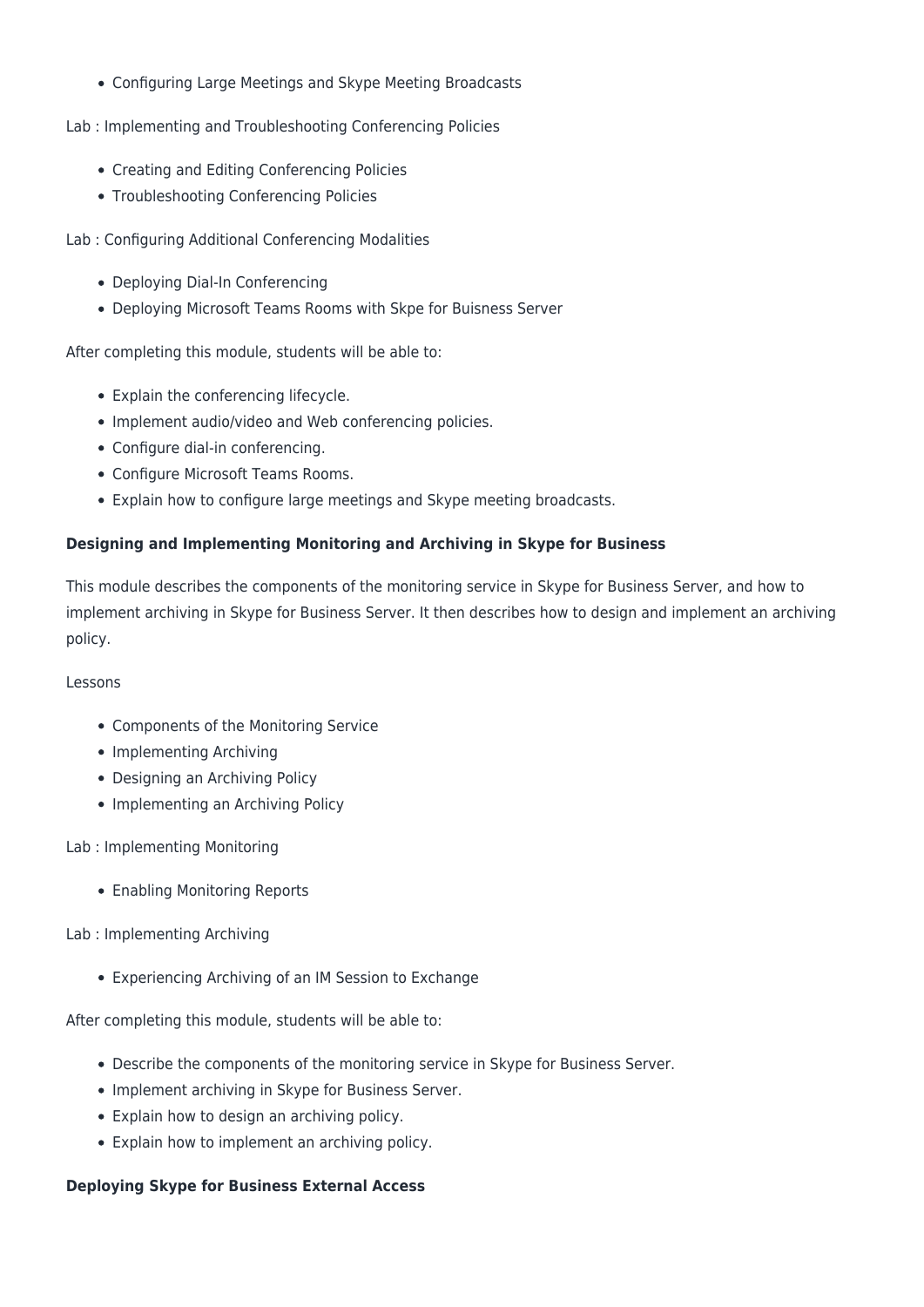This module describes the modalities for external access and capabilities for remote users. It also explains how to implement External Access Policies and security to meet the needs of an organization. Additionally, it explains how to manage external network configurations and create and manage reverse proxy configurations. Finally, it explains how to design and manage the mobility service and how to design and configure federation.

#### Lessons

- External Access Overview
- Configuring External Access Policies and Security
- Configuring External Access Network and Certificates
- Configuring Reverse Proxy
- Designing Mobility in Skype for Business Server
- Designing Federation in Skype for Business Server

Lab : Designing and Implementing External User Access

- Defining the Edge Server in the Topology
- Installing and Configuring the Edge Server

Lab : Installing the Components for External Users

- Installing and Configuring Reverse Proxy
- Validate External Messaging

After completing this module, students will be able to:

- Describe the modalities for external access and capabilities for remote users.
- Implement External Access Policies and security to meet the needs of an organization.
- Manage external network configurations.
- Create and manage reverse proxy configurations.
- Explain how to design and manage the mobility service.
- Explain how to design and configure federation.

#### **Implementing Enterprise Voice in Skype for Business Server**

This module explains how to connect to a PSTN. It then explains how to configure and manage Enterprise Voice. It also describes voice routing. Finally, it explains how to assign phone numbers, configure voicemail, and configure voice applications.

#### Lessons

- Connecting to the PSTN
- Configuring Enterprise Voice
- Configuring Voice Routing
- Assigning Phone Numbers
- Configuring Voicemail
- Voice Applications

#### Lab : Deploying and Configuring Enterprise Voice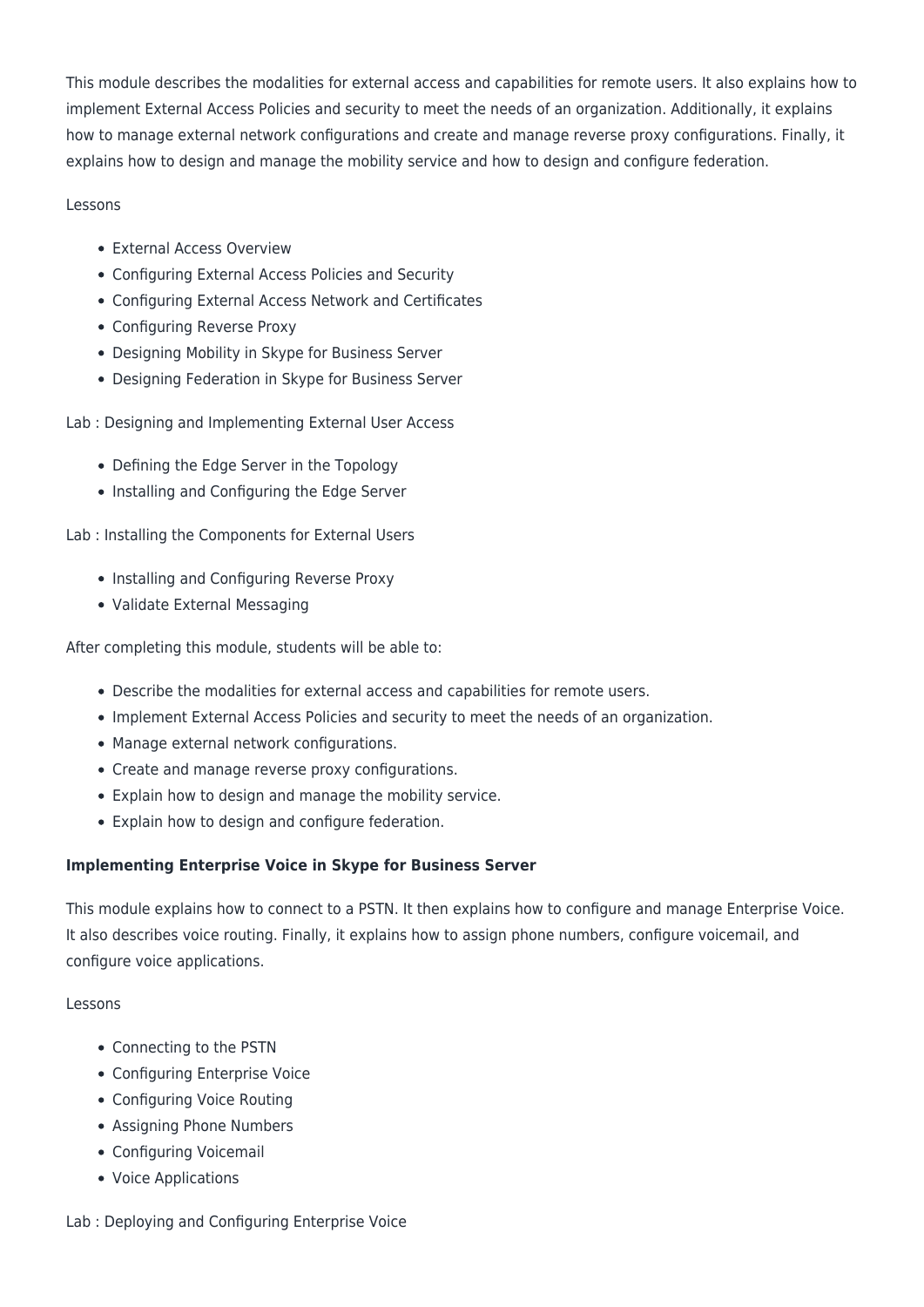- Deploying Enterprise Voice
- Configuring Dial Plans
- Configuring a Voice Route, Voice Policy, PSTN Usage, and Trunk Configuration
- Assigning User Dial Plans and Policies

After completing this module, students will be able to:

- Describe how to connect to a PSTN.
- Configure and manage Enterprise Voice.
- Describe voice routing.
- Explain how to assign phone numbers.
- Describe how to configure voicemail.
- Describe how to configure voice applications.

#### **Implementing High Availability in Skype for Business**

This module describes how to plan for Front End pool high availability and high availability for Back End Servers. It also describes high-availability solutions for the other components of Skype for Business.

#### Lessons

- Planning for Front End Pool High Availability
- Planning for Back End Server High Availability
- High Availability for Other Component Servers

#### Lab : Pre-Lab Configuration

• Preparing for the Lab

Lab : Implementing High Availability

- Managing Front End Pools
- Configuring Hardware Load Balancing

After completing this module, students will be able to:

- Plan for Front End pool high availability.
- Plan the high availability for Back End Servers.
- Describe high-availability solutions for the other components of Skype for Business.

#### **Implementing Disaster Recovery in Skype for Business**

This module describes the concepts of disaster recovery in Skype for Business Server. It then explains how to implement disaster recovery in Skype for Business Server. Finally, it describes how to plan additional disaster recovery scenarios.

#### Lessons

- Disaster Recovery Options in Skype for Business Server
- Implementing Disaster Recovery in Skype for Business Server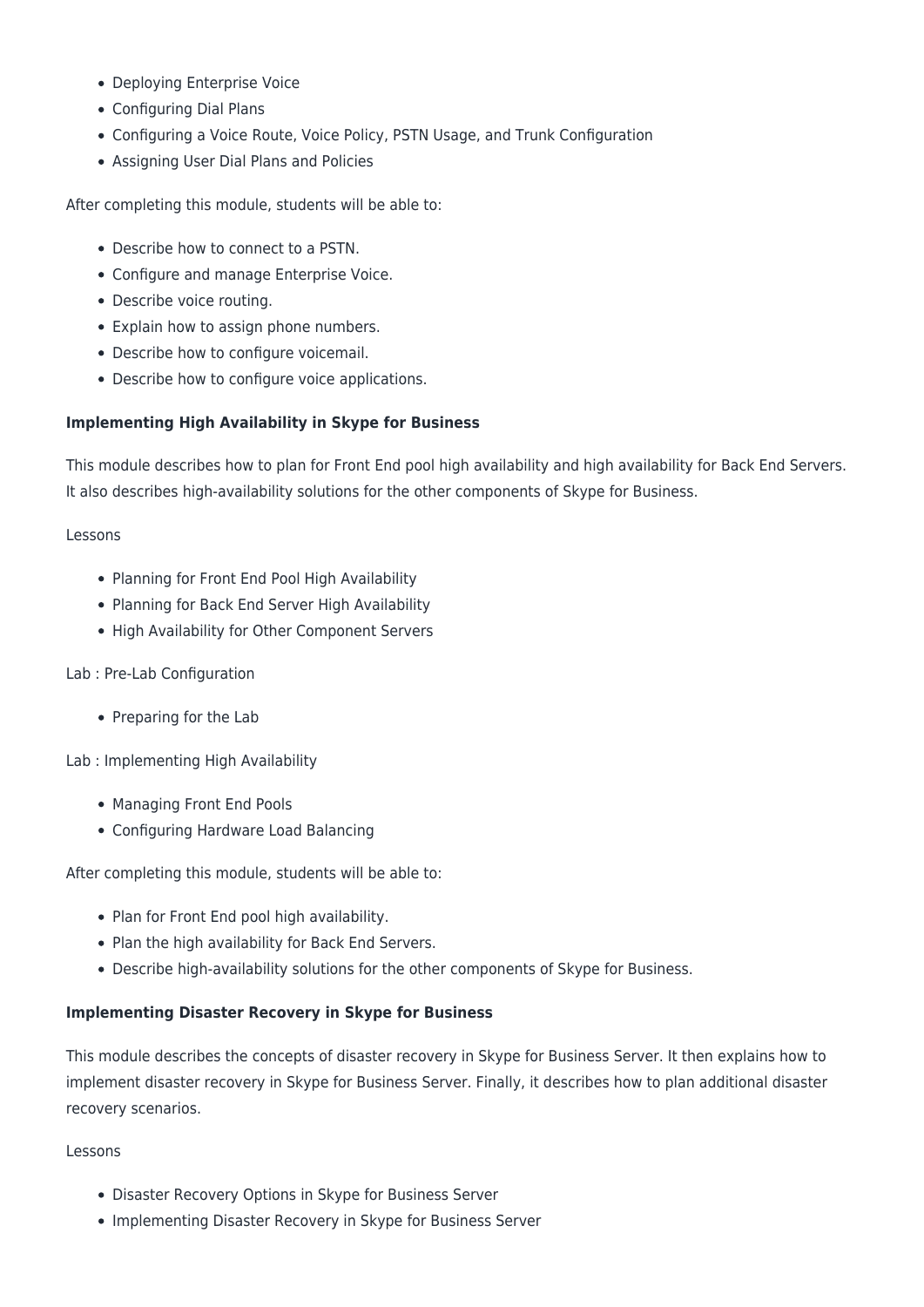• Additional Disaster Recovery Options in Skype for Business Server

Lab : Implementing and Performing Disaster Recovery

- Configuring Pool Pairing
- Perform Pool Failover and Failback

After completing this module, students will be able to:

- Explain the concepts of disaster recovery in Skype for Business Server.
- Implement disaster recovery in Skype for Business Server.
- Explain how to plan additional disaster recovery scenarios.

#### **Implementing a Skype for Business Server and Office 365 Hybrid Deployment**

This module describes how to implement and manage Teams. It then explains how to prepare for a Skype for Business hybrid deployment. It also explains how to configure a Skype for Business hybrid environment.

Lessons

- Overview of Office 365
- Preparing for a Hybrid Deployment
- Configuring a Hybrid Skype for Business Environment

Lab : Designing a Hybrid Skype for Business Server Environment

Designing the Hybrid Skype for Business Deployment

After completing this module, students will be able to:

- Explain how to implement and manage Teams.
- Explain how to prepare for a Skype for Business hybrid deployment.
- Explain how to configure a Skype for Business hybrid environment.

#### **Planning and Implementing a Migration to Skype for Business Server or Microsoft Teams**

This module describes supported migration and upgrade paths for Skype for Business Server 2015 and Skype for Business Server 2019. It also describes how to perform a migration from Lync Server 2013 to Skype for Business Server. Finally, it explains how to manage the user experience during an upgrade or migration.

#### Lessons

- Overview of Upgrade and Migration Paths
- Migrating to Skype for Business Server 2019
- Migrating to Microsoft Teams
- In-Place Upgrade to Skype for Business Server 2015

Lab : Performing a Side-by-Side Migration of Lync Server 2013 to Skype for Business Server 2019

• Prepare Migration and Deploy Pilot Pool